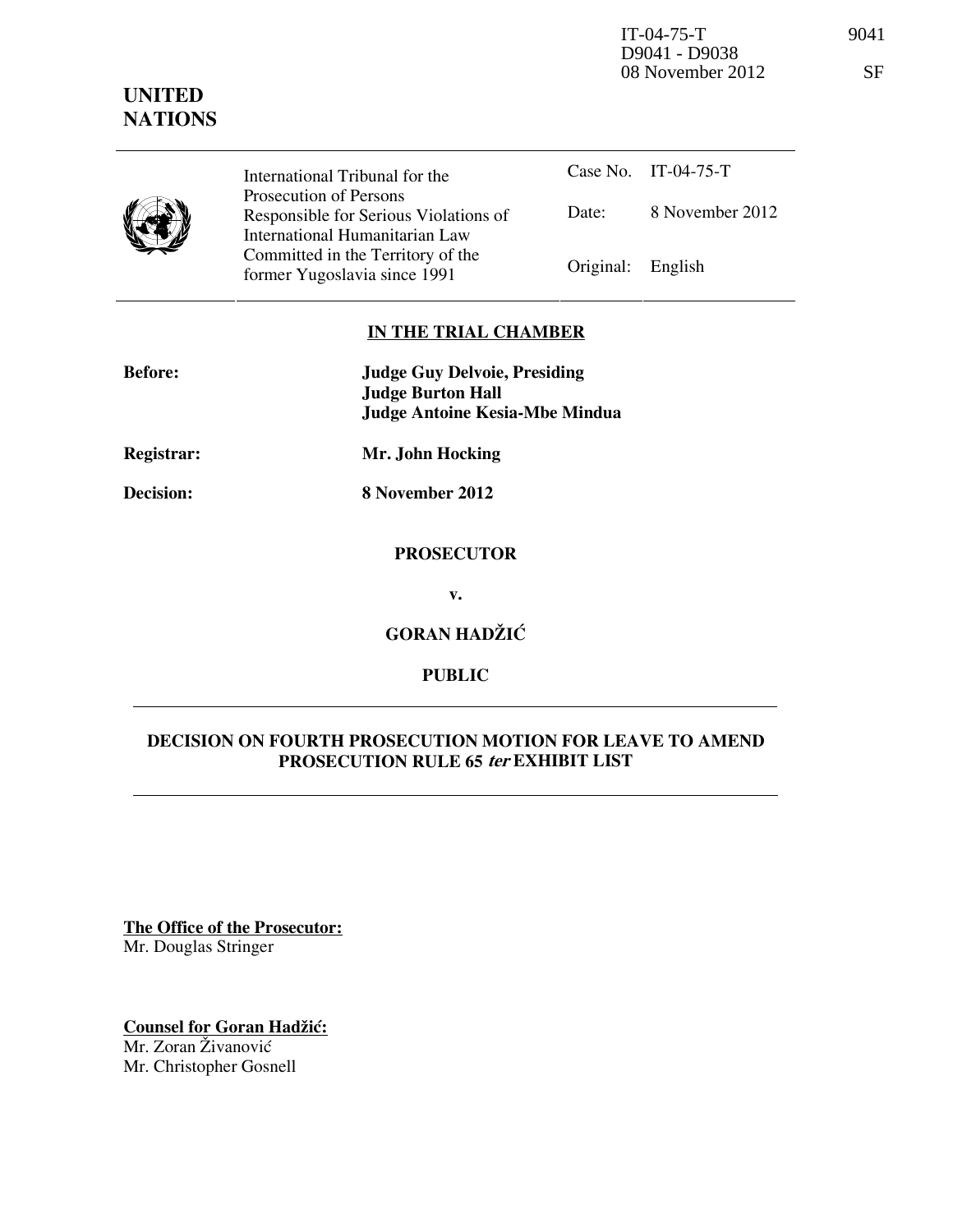1. **THIS TRIAL CHAMBER** of the International Tribunal for the Prosecution of Persons

9040

Responsible for Serious Violations of International Humanitarian Law Committed in the Territory of the former Yugoslavia since 1991 ("Tribunal") is seised of the "Fourth Prosecution Motion for Leave to Amend Its Rule 65 *ter* Exhibit List" filed confidentially with confidential annexes by the Prosecution on 19 October 2012 ("Motion").

2. The Motion relates to the "Prosecution Notice of Rule 65 *ter* (E) Filings", filed by the Prosecution on 20 June 2012,<sup>1</sup> which included, *inter alia*, the Prosecution exhibit list ("Exhibit") List") filed pursuant to Rule 65 *ter* (E)(iii) of the Rules of Procedure and Evidence of the Tribunal ("Rules"). The Trial Chamber has granted Prosecution motions to amend the Exhibit List on 21 August 2012,<sup>2</sup> 15 October 2012,<sup>3</sup> 19 October 2012,<sup>4</sup> and 23 October 2012.<sup>5</sup> The Trial Chamber issued an oral decision on 1 November 2012 granting in part the Motion and permitted the Prosecution to add three of the documents included in the Motion to the Exhibit List.<sup>6</sup>

#### **A. Submissions**

3. The Prosecution seeks leave to amend the Exhibit List by adding nine documents.<sup>7</sup> The Prosecution submits that all of the documents have been disclosed to the Defence and that it is has met the legal test to amend the Exhibit List.<sup>8</sup> The Prosecution submits that the Defence has had adequate time to assess the documents prior to their use with a Prosecution witness.<sup>9</sup> The documents the Prosecution seeks to add to the Exhibit List comprise the following: (a) four video clips the Prosecution recently received pursuant to a formal Request for Assistance to the Republic of Croatia;<sup>10</sup> (b) three photographs obtained by the Prosecution during recent field missions;<sup>11</sup> and (c) two road maps covering the area of Dalj, Erdut, and Vukovar.<sup>12</sup>

4. The Defence indicated that it would make no submissions in relation to the Motion.<sup>13</sup>

 $\overline{a}$ 

<sup>1</sup> Public, with confidential Annexes A, B, C, and E, and confidential and *ex parte* Annexes D and F.

<sup>&</sup>lt;sup>2</sup> Decision on Prosecution Motion for Leave to Amend the Prosecution Rule 65 *ter* Exhibit List, 21 August 2012.

<sup>3</sup> Oral Decision, 15 October 2012, T. 63-64.

<sup>4</sup> Decision on Second Prosecution Motion for Leave to Amend Prosecution Rule 65 *ter* Exhibit List, 19 October 2012.

<sup>5</sup> Decision on Third Prosecution Motion for Leave to Amend Prosecution Rule 65 *ter* Exhibit List, 23 October 2012.

<sup>6</sup> The Trial Chamber granted the Prosecution request to add documents designated with the following Rule 65 *ter* numbers: 06331, 06334, and 06338. Oral Decision, 1 November 2012, T. 749-750.

<sup>7</sup> Motion, paras 1, 14.

<sup>&</sup>lt;sup>8</sup> The Prosecution submits that five the documents were previously disclosed and four video clips were disclosed contemporaneously with the Motion. Motion, paras 1, 3.

<sup>&</sup>lt;sup>9</sup> Motion, para. 3.

 $^{10}$  Motion, paras 1, 4-7.

 $11$  Motion, paras 1, 8-11.

<sup>&</sup>lt;sup>12</sup> Motion, paras 1, 12-13.

<sup>&</sup>lt;sup>13</sup> Email from Defence to Trial Chamber, 5 November 2012.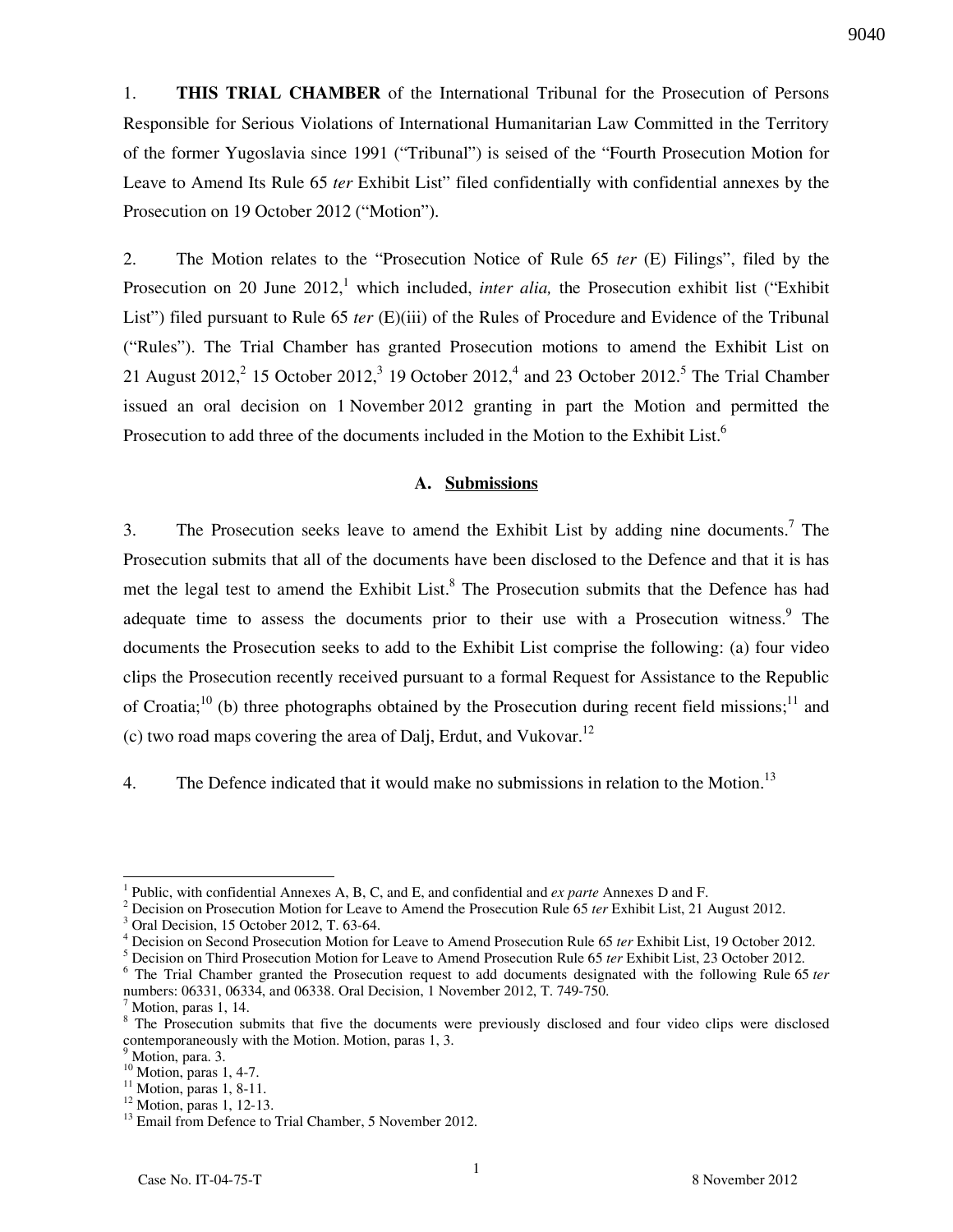#### **B. Applicable Law**

5. Rule 65 *ter* (E)(iii) of the Rules provides, *inter alia,* that the Prosecution shall file, within a time-limit set by the Pre-Trial Judge and not less than six weeks before the Pre-Trial Conference, "the list of exhibits the Prosecutor intends to offer", serving on the defence copies of the listed exhibits. In the exercise of its inherent discretion in managing the trial proceedings, and if satisfied that this is in the interests of justice, a Trial Chamber may grant a Prosecution request to amend the filed exhibit list.<sup>14</sup> In doing so, a Trial Chamber must be satisfied that, taking into account the specific circumstances of the case, good cause is shown for amending the original list and that the newly offered material is relevant and of sufficient importance to justify the late addition. Moreover, a Trial Chamber must carefully balance any amendment to the original list with an adequate protection of the rights of the accused.<sup>15</sup>

### **C. Discussion**

6. The Chamber recalls that the deadline for the filing of the Exhibit List in this case was 19 June 2012.<sup>16</sup>

7. The Chamber is satisfied that, taking into account the specific circumstances of the case and the lack of opposition to the Motion from the Defence, good cause has been shown for amending the Exhibit List to include the remaining proposed documents. The documents sought to be included are relevant and of sufficient importance to justify their addition at this stage of the trial. The Chamber is satisfied that no undue prejudice to the Defence will incur as a result of the addition of the documents.

8. Issues as to admissibility of the documents will be addressed at such time as the documents are tendered.

<sup>15</sup> *Karadžić* Decision, para. 8; *Popović* Appeal Decision, para. 37.

 $\overline{a}$ 

<sup>14</sup> *Prosecutor v. Radovan Karadžić,* Case No. IT-95-5/18-T, Decision on the Prosecution's Motion for Leave to File a Supplemental Rule 65 *ter* Exhibit List, 18 March 2010 ("*Karadžić* Decision"), para. 7; *Prosecutor v. Vujadin Popović et al.,* Case No. IT-05-88-AR73.1, Decision on Appeals Against Decision Admitting Material Related to Borovčanin's Questioning, 14 December 2007 ("*Popović* Appeal Decision"), para. 37.

<sup>&</sup>lt;sup>16</sup> Order on Pre-Trial Work Plan, 16 December 2011, Annex A, p. 1.